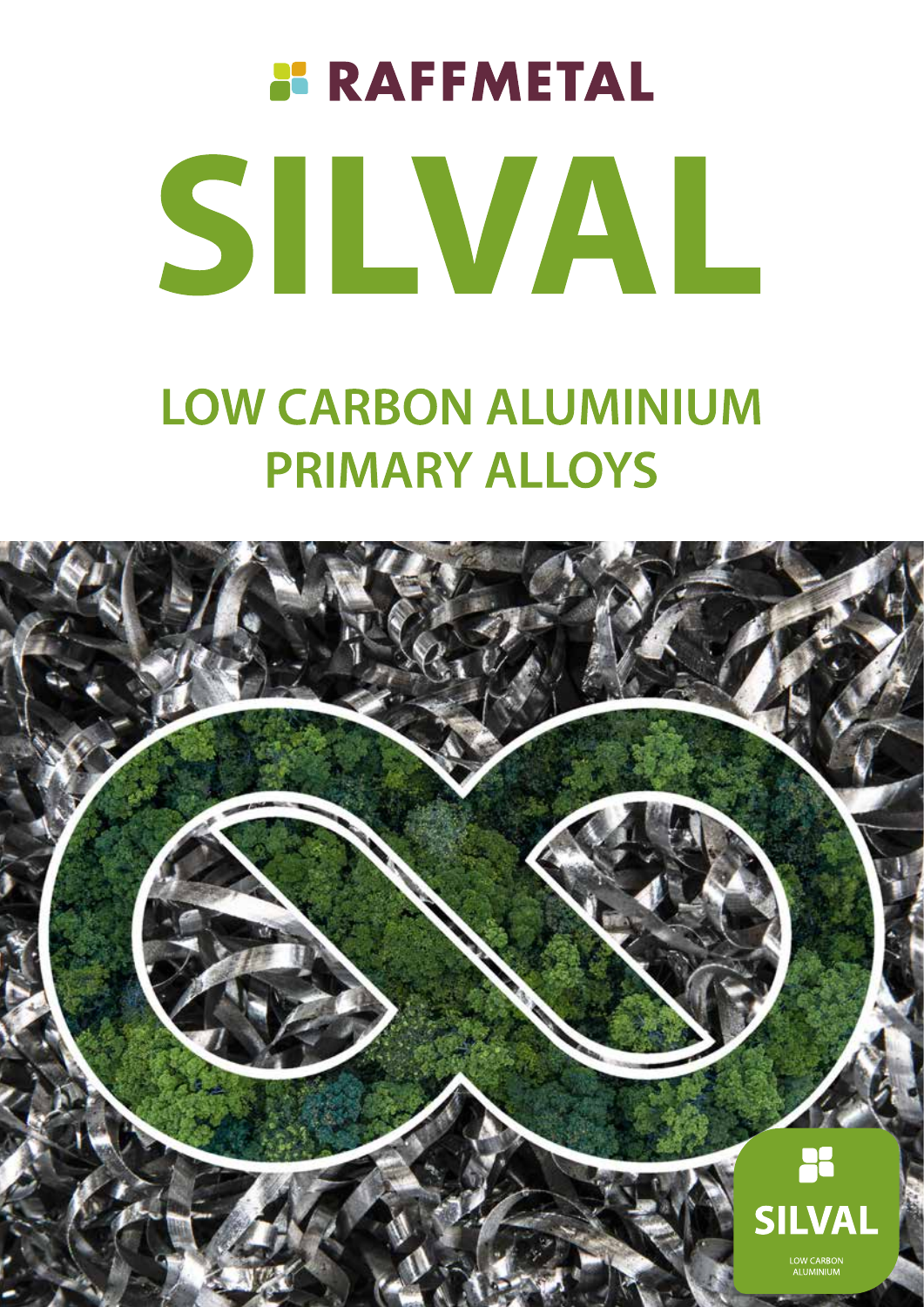#### **SILVAL PRIMARY ALUMINIUM ALLOYS FROM RECYCLING**

| <b>Alloy designation</b>        |                            | <b>Chemical composition (%)</b> |            |            |            |                          |            |                          |            |            |            |            |            |            |            |            |            |              |             |                                                   |
|---------------------------------|----------------------------|---------------------------------|------------|------------|------------|--------------------------|------------|--------------------------|------------|------------|------------|------------|------------|------------|------------|------------|------------|--------------|-------------|---------------------------------------------------|
| <b>Numerical</b><br>designation | <b>Chemical</b><br>symbols | <b>Si</b>                       |            | <b>Fe</b>  |            | <b>Cu</b>                |            | Mn                       |            | <b>Mg</b>  |            | <b>Cr</b>  | <b>Ni</b>  | Zn         | Pb         | Sn         | Ti .       | <b>Other</b> |             | <b>Carbon footprint</b>                           |
|                                 |                            | <b>Min</b>                      | <b>Max</b> | <b>Min</b> | <b>Max</b> | <b>Min</b>               | <b>Max</b> | <b>Min</b>               | <b>Max</b> | <b>Min</b> | <b>Max</b> | <b>Max</b> | <b>Max</b> | <b>Max</b> | <b>Max</b> | <b>Max</b> | <b>Max</b> | <b>Max</b>   | % recycling | - Cradle to Gate -<br>kg CO <sub>2</sub> eq/kg Al |
| 42100                           | AlSi7Mg0,3                 | 6,5                             | 7,5        |            | 0,15       | $\overline{\phantom{a}}$ | 0,03       | $\sim$                   | 0,10       | 0,30       | 0,45       | 0,03       | 0,03       | 0,07       | 0,03       | 0,03       | 0,18       | 0,03         | 80          | 1,89                                              |
| 42200                           | AlSi7Mg0,6                 | 6,5                             | 7,5        |            | 0,15       | $\overline{\phantom{a}}$ | 0,03       | $\overline{\phantom{a}}$ | 0,10       | 0,50       | 0,70       | 0,03       | 0,03       | 0,07       | 0,03       | 0,03       | 0,18       | 0,03         | 80          | 1,95                                              |
| 42300                           | AlSi7 (Mg)                 | 6,5                             | 7,5        | $\sim$     | 0,15       | $\sim$                   | 0,03       | $\sim$                   | 0,10       | 0,10       | 0,30       | 0,03       | 0,03       | 0,07       | 0,03       | 0,03       | 0,18       | 0,03         | 80          | 1,86                                              |
| 42400                           | AlSi7MnMg                  | 6,5                             | 7,5        | $\sim$     | 0,20       | $\sim$                   | 0,03       | 0,35                     | 0,75       | 0,15       | 0,45       | 0,05       | 0,05       | 0,03       | 0,05       | 0,05       | 0,15       | 0,05         | 90          | 1,32                                              |
| 43300                           | AlSi9Mg                    | 9,0                             | 10,0       | $\sim$     | 0,15       | $\sim$                   | 0,03       | $\sim$                   | 0,10       | 0,30       | 0,45       | 0,03       | 0,03       | 0,07       | 0,03       | 0,03       | 0,15       | 0,03         | 80          | 2,15                                              |
| 43500                           | AlSi10MnMg                 | 9,0                             | 11,5       | $\sim$     | 0,20       | $\sim$                   | 0,03       | 0,40                     | 0,80       | 0,15       | 0,60       | 0,05       | 0,05       | 0,07       | 0,05       | 0,05       | 0,15       | 0,05         | 90          | 1,58                                              |
| 44000                           | AlSi11                     | 10,0                            | 11,8       | $\sim$     | 0,15       | $\sim$                   | 0,03       | $\sim$                   | 0,10       | $\sim$     | 0,45       | 0,03       | 0,03       | 0,07       | 0,03       | 0,03       | 0,15       | 0,03         | 80          | 2,20                                              |
| 44600                           | AlSi10Mn                   | 9,5                             | 11,5       | 0,10       | 0,20       | $\sim$                   | 0,03       | $\sim$                   | 0,15       | $\sim$     | 0,15       | 0,05       | 0,05       | 0,03       | 0,05       | 0,05       | 0,15       | 0,05         | 80          | 2,23                                              |
| 45500                           | AlSi7Cu0,5Mg               | 6,5                             | 7,5        |            | 0,25       | 0,20                     | 0,70       | $\sim$                   | 0,15       | 0,20       | 0,45       | 0,03       | 0,03       | 0,07       | 0,03       | 0,03       | 0,20       | 0,03         | 100         | 0,48                                              |
| 45600                           | AlSi7Cu1Mg0,6              | 6,5                             | 7,5        |            | 0,15       | 0,8                      | 1,6        |                          | 0,10       | 0,50       | 0,70       | 0,03       | 0,03       | 0,07       | 0,03       | 0,03       | 0,18       | 0,03         | 80          | 1,93                                              |

#### **PRIMARY ALUMINIUM ALLOYS FROM RECYCLING PRODUCTION PROCESS**

#### **CARBON FOOTPRINT OF DIFFERENT PRIMARY ALUMINIUM ALLOYS PRODUCTIONS\***

(kg CO<sub>2</sub>eq/kg Al)



LCA Raffmetal and University of Siena, Database Ecoinvent 3.6, Software SimaPro 9.1.1, Method CML-IA.

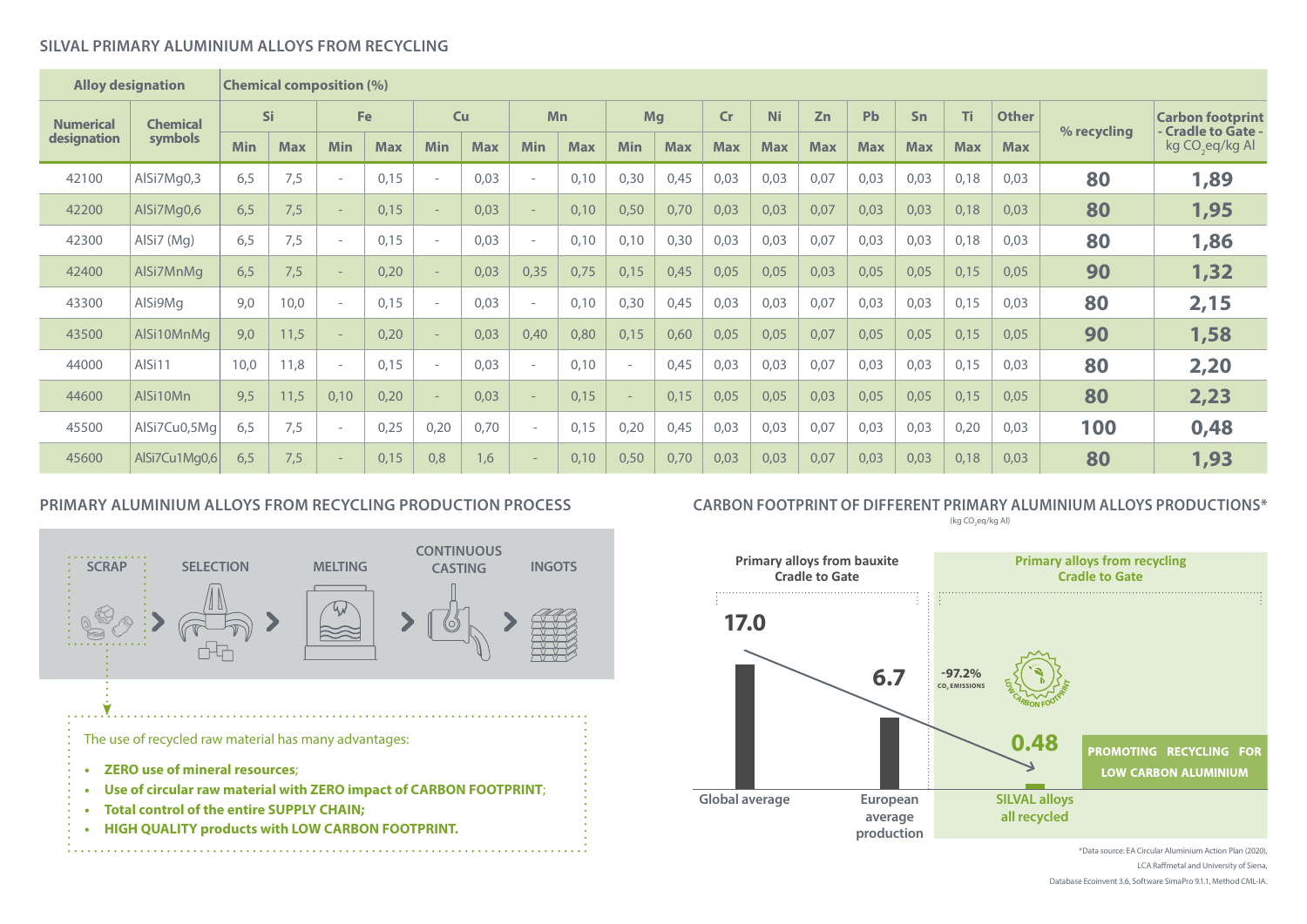#### **SPECIAL ALLOYS PLANT FOR SILVAL ALLOYS PRODUCTION**



### **RAFFMETAL SILVAL PRIMARY ALLOYS**

#### **PRIMARY ALUMINIUM ALLOYS WITH HIGH RECYCLING RATE AND LOW CARBON FOOTPRINT**



Raffmetal, European leader in the recycled aluminium sector for over 40 years, offers the innovative SILVAL range of primary aluminium alloys from recycling with performance **equal to primary aluminium alloys produced from bauxite**. The use of recycled aluminium, compared to production from bauxite, enables a reduction in the energy consumption and carbon footprint of our customers' castings.

Raffmetal's know-how allows the application of the most advanced technological solutions in **the treatment and selection of scrap**, in addition to the **strict control of the production process that guarantees a constant high quality**.

#### **CUSTOMERS' BENEFITS**

The use of SILVAL primary recycled alloys provides important advantages in terms of quality and sustainability.

**80% RECYCLING RATE** AND MORE IN EACH ALLOY